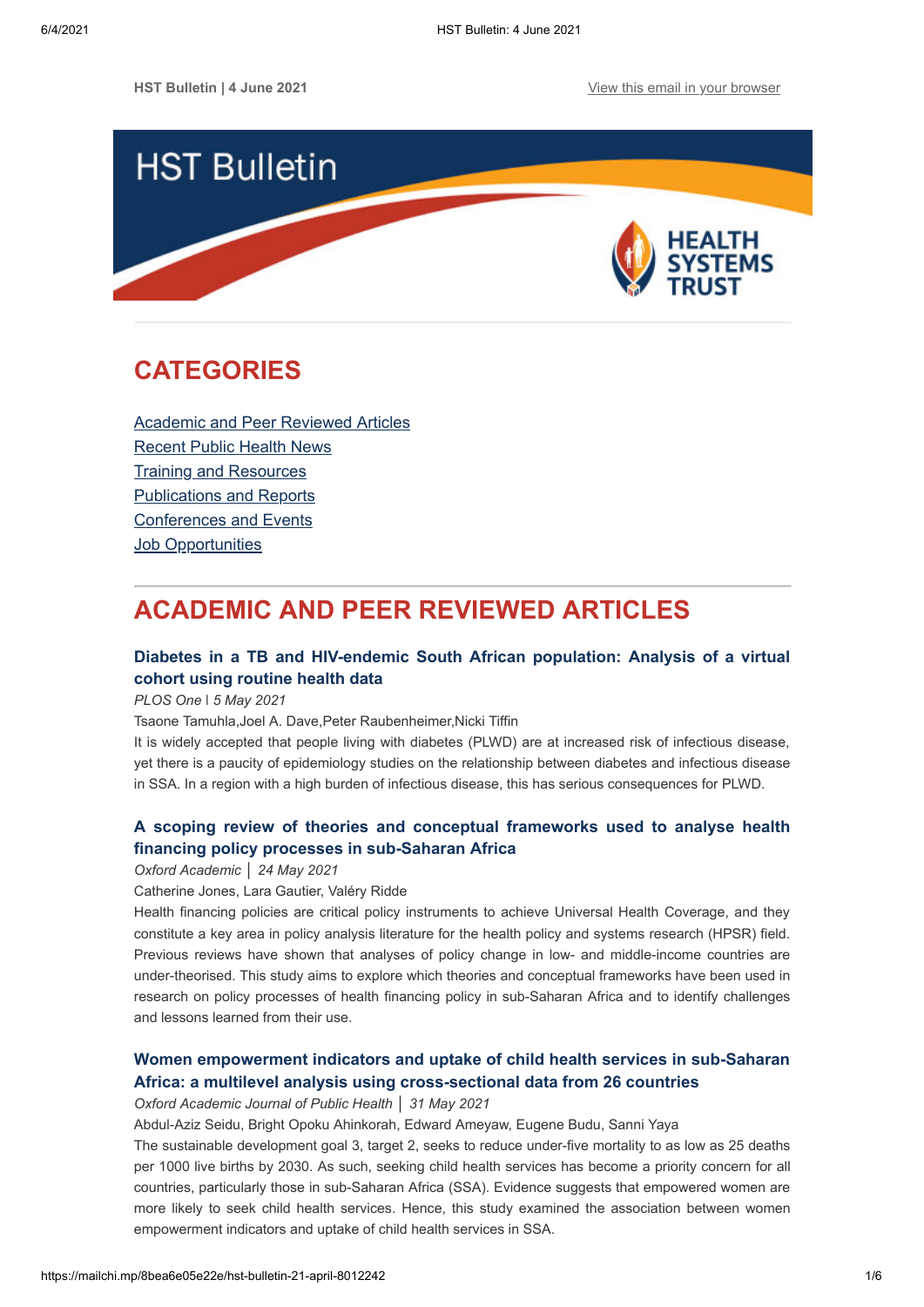### **[40 years of HIV/AIDS: a painful anniversary](https://www.thelancet.com/journals/lancet/article/PIIS0140-6736(21)01213-7/fulltext)**

*The Lancet* ǀ *1 June 2021 Editorial*

40 years ago, on June 5, 1981, the US Centers for Disease Control and Prevention Morbidity and Mortality Weekly Report included a report of a cluster of pneumocystis pneumonia cases among gay men in Los Angeles. Rare life-threatening conditions among men, women, and children were also being seen outside the USA but had not yet been reported—precursors to the coming HIV/AIDS pandemic. Since then, UNAIDS estimates that HIV/AIDS has killed 32.7 million people, with 75.7 million HIV infections globally. Today, the tools exist to eliminate HIV. Combination prevention interventions, such as preexposure prophylaxis, are highly effective at reducing HIV acquisition through sex, and antiretroviral therapy for those who have HIV can render the virus undetectable and untransmissible. Yet in 2019 alone, 690 000 people died from HIV/AIDS. Why are we so far off track in achieving the UN 2030 global target of ending AIDS?

# **[Has the relationship between wealth and HIV risk in Sub-Saharan Africa changed](https://www.sciencedirect.com/science/article/pii/S2352827321001087) over time? A temporal, gendered and hierarchical analysis**

### *SSM – Population Health* ǀ *Vol 15, September 2021*

## *Emily Andrus, Sanyu Mojola, Elizabeth Moran, Marisa Eisenberg, Jon Zelner*

This study examines the relationship between wealth and HIV infection in Sub-Saharan Africa to determine whether and how this relationship has varied over time, within and across countries, by gender, and urban environment. The analysis draws on DHS and AIS data from 27 Sub-Saharan African countries, which spanned the 14 years between 2003 and 2016. We first use logistic regression analyses to assess the relationship between individual wealth, HIV infection and gender by country and year stratified on urban environment. We then use meta-regression analyses to assess the relationship between country level measures of wealth and the odds of HIV infection by gender and individual level wealth, stratified on urban environment. We find that there is a persistent and positive relationship between wealth and the odds of HIV infection across countries, but that the strength of this association has weakened over time. The rate of attenuation does not appear to differ between urban/rural strata. Likewise, we also find that these associations were most pronounced for women and that this relationship was persistent over the study period and across urban and rural strata. Overall, our findings suggest that the relationship between wealth and HIV infection is beginning to reverse and that in the coming years, the relationship between wealth and HIV infection in Sub-Saharan Africa may more clearly mirror the predominant global picture.

## **[\(Return to Top\)](#page-0-1)**

# <span id="page-1-0"></span>**RECENT PUBLIC HEALTH NEWS**

## **[Poor prognosis: Joburg's public healthcare is in critical condition](https://www.dailymaverick.co.za/article/2021-05-30-poor-prognosis-joburgs-public-healthcare-is-in-critical-condition/)**

#### *Daily Maverick* | *27 May 2021*

Johannesburg's public health services are on life support and the prognosis is poor. There are no signs of urgency to bring Charlotte Maxeke Johannesburg Academic Hospital (CMJAH) back on line to full function after a fire forced it to close. Not far away, both Helen Joseph and Rahima Moosa hospitals are operating under extremely difficult conditions: their water supply has been intermittent for days. CMJAH is one of the biggest hospitals in the southern hemisphere. It was closed in April after a fire that started in an underground parking area caused a section of the hospital to collapse, rendering the entire facility unsafe. Since then patients and staff have been relocated to other hospitals at considerable cost to the overburdened health network. The Gauteng Health Department and the Gauteng Department of Infrastructure Development insist they are acting as swiftly as possible to reopen the hospital. But six weeks after the fire the facility remains closed. No one will commit to a timeframe for when repairs and safety compliance will be completed. So-called contingencies for alternative arrangements for patient care are also not translating into actual care for many patients and there are still no answers as to who dropped the ball in the first place to allow a flagship national healthcare asset literally to go up in smoke.

**[The Sisonke trial rewrote history. Eight lessons for the nationwide vaccine roll-out](https://bhekisisa.org/article/2021-05-27-the-sisonke-trial-rewrote-history-eight-lessons-for-the-nationwide-vaccine-roll-out/)**

*Bhekisisa* | *27 May 2021*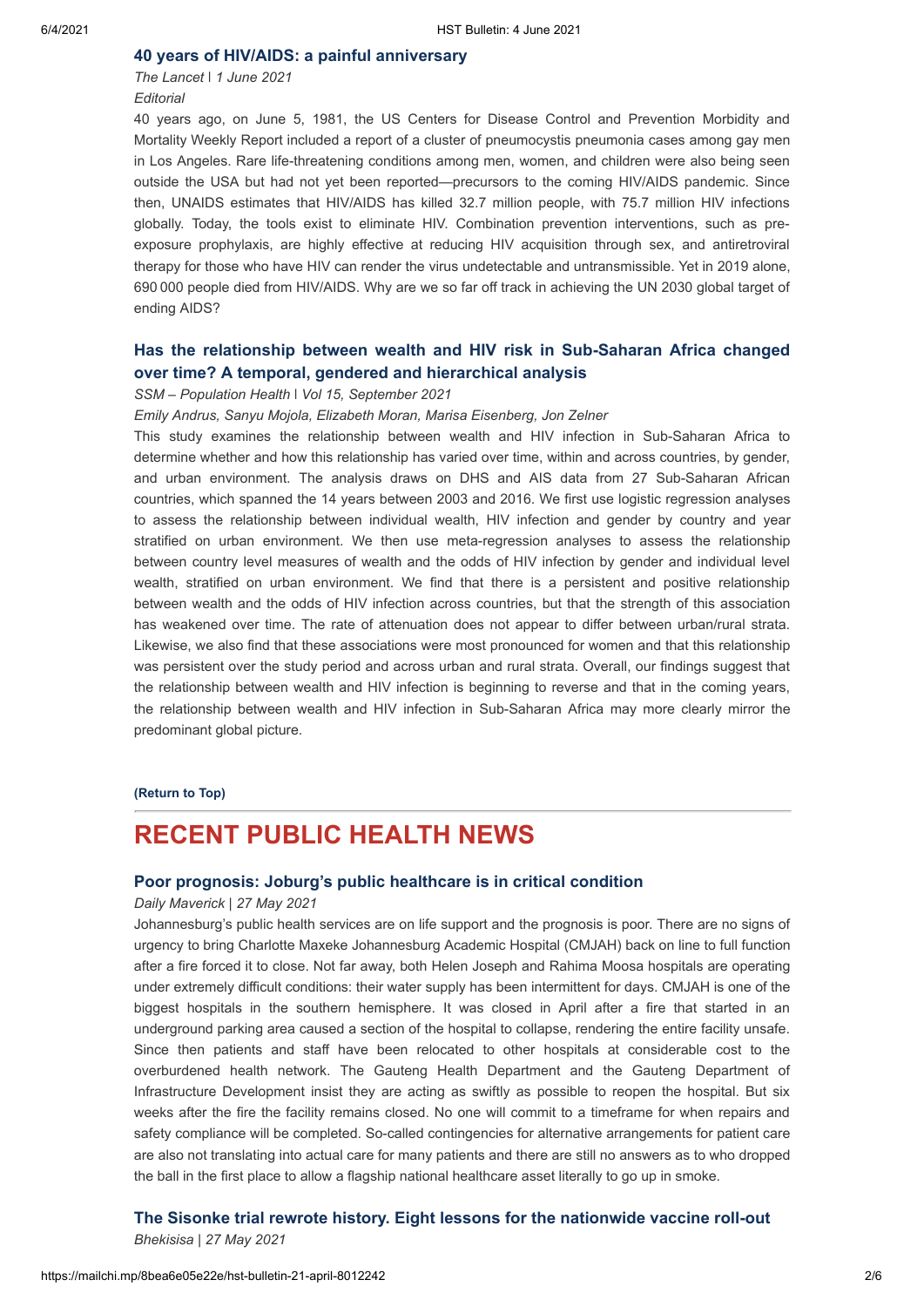#### 6/4/2021 HST Bulletin: 4 June 2021

South Africa's 14-week long Sisonke study forced research teams — 30 of them — to move from conceptualization to implementation within 17 days. The programme, which was a collaboration between the health department, the South African Medical Research Council, the Desmond Tutu Health Foundation, the Centre for the Aids Programme of Research in South Africa, Janssen and Johnson & Johnson (J&J), used J&J's one-shot vaccine to immunise 479 768 healthcare workers between mid-February and mid-May. Health workers are at a greatly increased risk of contracting SARS-CoV-2, the virus that causes COVID-19, compared to the general population. Most countries, therefore, target them first for vaccination, so that they could in turn care for hospital patients and vaccinate people. Within two and a half weeks Sisonke researchers had to learn the results of the Ensemble trial (the study that tested the efficacy of the J&J vaccine), develop a study protocol, obtain regulatory and ethics approval, get jabs into the country and ensure their delivery to vaccination sites so that we could administer the first shot on 17 February. The gap between conceptualization and implementation is usually considerably longer, with years lagging between establishing the benefits of an intervention and scaling it up to the people who need it. To have achieved that in this short period was to rewrite history. For many of us who were veterans of the HIV pandemic and had lived that long struggle, it was a moment of hope and redemption – an example of what was possible when political will, science, hard work and a strong desire to act come together.

## **[Child Protection Week: Protecting all children living in South Africa](https://health-e.org.za/2021/06/02/child-protection-week-protecting-all-children-living-in-south-africa/%20%C2%A0)**

### *Health-E News | 2 June 2021*

Protecting all children living in South Africa is a top priority for this year's Child Protection Week. It was launched under the theme "Let us all protect children during and beyond Covid-19". The launch included the voices of children from across all nine provinces, with a special focus on child migrants. According to the United Nations Children's Fund, UNICEF, one in four migrants who are living in South Africa are children, that's about 642 000 migrant and refugee children estimated to be living in the country. Deputy Minister of Social Development Henrietta Bogopane-Zulu emphasised the importance of ensuring that undocumented child migrants who are in the country either as refugees, asylum seekers or were born in South Africa to migrant women, are documented. "As we launch child protection week, one of the most important campaigns we as Social Development need to drive, together with Home Affairs and Health, is to educate foreign women of the importance of that piece of paper [recognition of birth document] because that child remains stateless until such time the holder of the recognition of birth document can put the child in the population register," said Bogopane-Zulu.

## **[COVID: WHO renames UK and other variants with Greek letters](https://www.bbc.com/news/world-57308592)**

### *BBC | 2 June 2021*

The World Health Organization (WHO) has announced a new naming system for variants of Covid-19. From now on the WHO will use Greek letters to refer to variants first detected in countries like the UK, South Africa and India. The UK variant for instance is labelled as Alpha, the South African Beta, and the Indian as Delta. The WHO said this was to simplify discussions but also to help remove some stigma from the names.

#### **[What's it like to get a COVID-19 vaccine? We take you on an inside tour of this site](https://bhekisisa.org/article/2021-06-02-whats-it-like-to-get-a-covid-19-vaccine-we-take-you-on-an-inside-tour-of-this-site/)**

#### *Bhekisisa* | *2 June 2021*

COVID vaccination centres across the country opened on 17 May and by Monday, 31 May, over 500 000 people had received the first of two Pfizer doses. A small study that was conducted on 800 people in South Africa showed that the jab was 100% effective in preventing COVID-19 cases caused by the 501Y.V2 variant (now also called the Beta variant). This is the form of the SARS-CoV-2 virus, that causes COVID-19, that is now dominant in the country. A May paper in the New England Journal of Medicine found that the Pfizer jab had an effectiveness of 75% against infection with the Beta variant in Qatar's real-life roll-out, through which 385 853 people had received their first dose of the jab and 265 410 had been fully immunised.

## **[Government to introduce stricter anti-smoking rules for South Africa](https://businesstech.co.za/news/lifestyle/495263/government-to-introduce-stricter-anti-smoking-rules-for-south-africa/)**

#### *Business Tech* | *2 June 2021*

The department of health is pushing forward on a draft bill in an effort to get more stringent anti-smoking laws passed. The department's Lynn Moeng told EWN that the Control of Tobacco Products and Electronic Delivery Systems Bill is currently in the pipeline, and that government is working as 'fast as it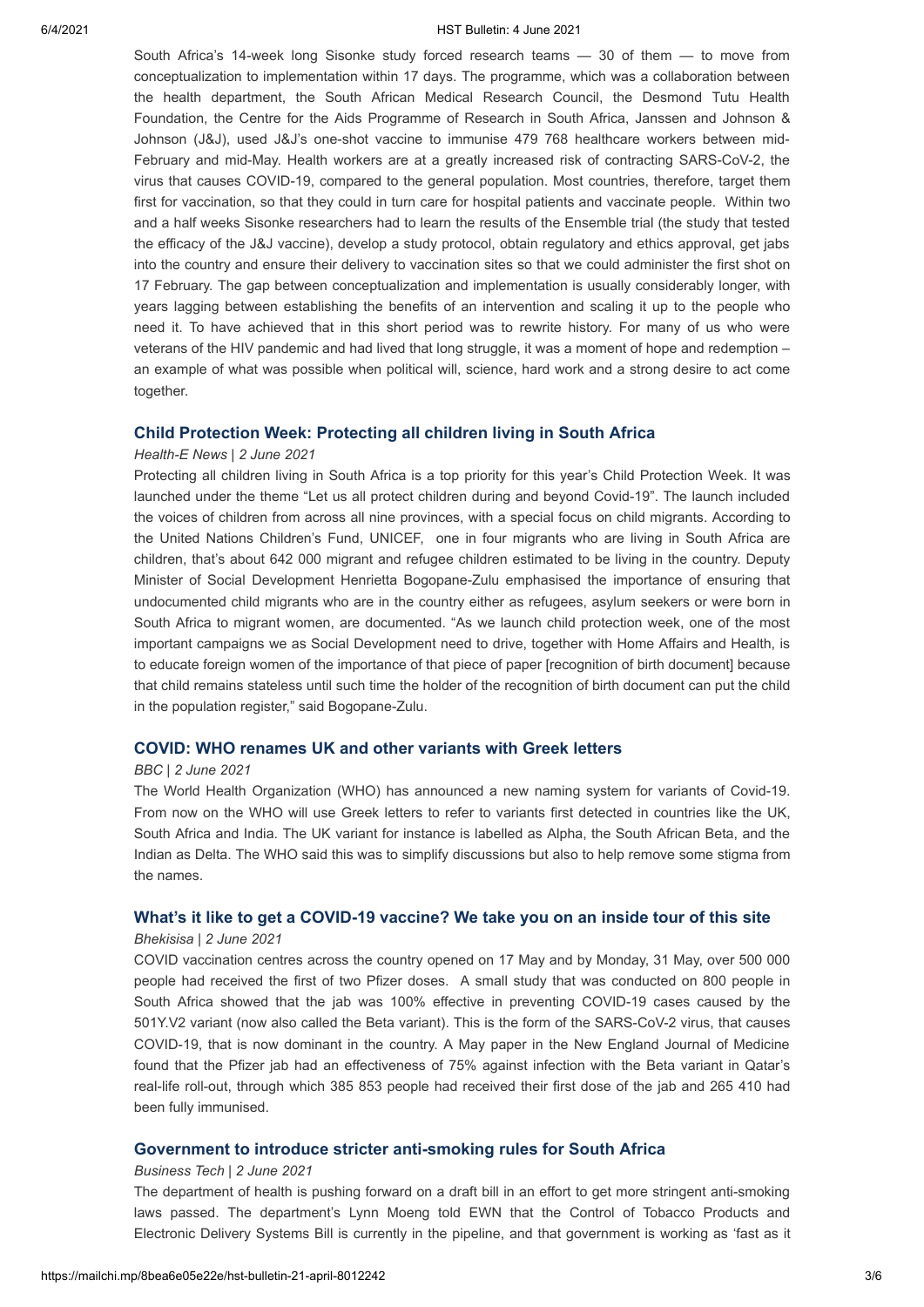can' to have it processed. "We are now finalising the process and once we have done that before it even gets to Cabinet, it needs to be approved by a few technical committees," she said. "We are in the process where we'll now be able to submit to the various committees."

# **[Op-ed: Govt urged to embrace the power of tech in the delivery of primary](https://health-e.org.za/2021/06/03/op-ed-govt-urged-to-embrace-the-power-of-tech-in-the-delivery-of-primary-healthcare-for-all/) healthcare for all**

### *Health-e News* | *3 June 2021*

The research released by Percept this week shows the real potential of technology in the effective delivery of primary healthcare services across South Africa. The research should thus be used as a road map to better healthcare services for all. By Shivani Ranchod, CEO of Percept. We looked at practical examples from across Africa and investigated how other countries used technology in their specific environments. Our work shows that a lot can be achieved despite existing problems such as poor technological literacy, poor uptake of smartphone capabilities, and poor power supply. We will be sharing our findings with key stakeholders in the health sector and hope that it will be valuable for their work improving healthcare service delivery for all. While Covid-19-linked recessions have highlighted the need for healthcare models that deliver primary healthcare in more cost-effective ways, the lockdowns have also created vast opportunities for the rapid growth and evolution of tech-enabled healthcare delivery models. In time, technological solutions will increasingly ensure that healthcare systems run more efficiently and effectively. It is their focus on specific points of the patient journey, or specific parts of the system, that their ability to ensure overall continuity of care and continued engagement with the primary healthcare system will require ongoing attention.

## **[The end of medical aids in South Africa – and other questions raised around the NHI](https://businesstech.co.za/news/finance/495047/the-end-of-medical-aids-in-south-africa-and-other-questions-raised-around-the-nhi/)**

### *Business Tech* | *3 June 2021*

Health groups are seeking further clarity around the exact details and workings of South Africa's new National Health Insurance (NHI) – specifically asking questions about how money is going to be pooled to fund the scheme. Presenting to parliament on the NHI on Tuesday (1 June), the Khayelitsha and Klipfonetin health forums said that a proper analysis is needed to see whether South Africa is in a financial position to even fund the NHI. The analysis should also look at whether there is sufficient trust by the public that government will be able to deliver an NHI that is inclusive of community participation in all facets, it said.

#### **[\(Return to Top\)](#page-0-1)**

# <span id="page-3-0"></span>**TRAINING AND RESOURCES**

### **[HSTi offers accredited and non-accredited short courses and full programmes](https://www.hstinstitute.co.za/Training)**

The Health Systems Training Institute (HSTi) is the training arm of the Health Systems Trust (HST), a leading force in the South African public health sector. HST was established in 1992, on the brink of democracy in South Africa, and has since played a significant role in strengthening the national primary health system through health research, informatics, clinical support, capacity-building and training.

#### **[\(Return to Top\)](#page-0-1)**

# **PUBLICATIONS AND REPORTS**

## **[Families and parents are key to well-being of children](http://www.statssa.gov.za/?p=14388)**

Did you know that in South Africa, about one-fifth (21,3%) of children aged 17 years and less, did not live with their parents? It may also surprise you to hear that this is against the international norm where the majority of children under 18 live with both their parents.1 However, in South Africa, children are more often not co-resident with their biological parents. This is mainly due to labour migration of the parents as well as low marital rates of mothers. Consequently, many children are raised by their grandparents or other relatives, especially in rural areas. With the focus on International Day of Families (15 May) and Global Day of Parents (1 June) let's explore families and their support systems in South Africa.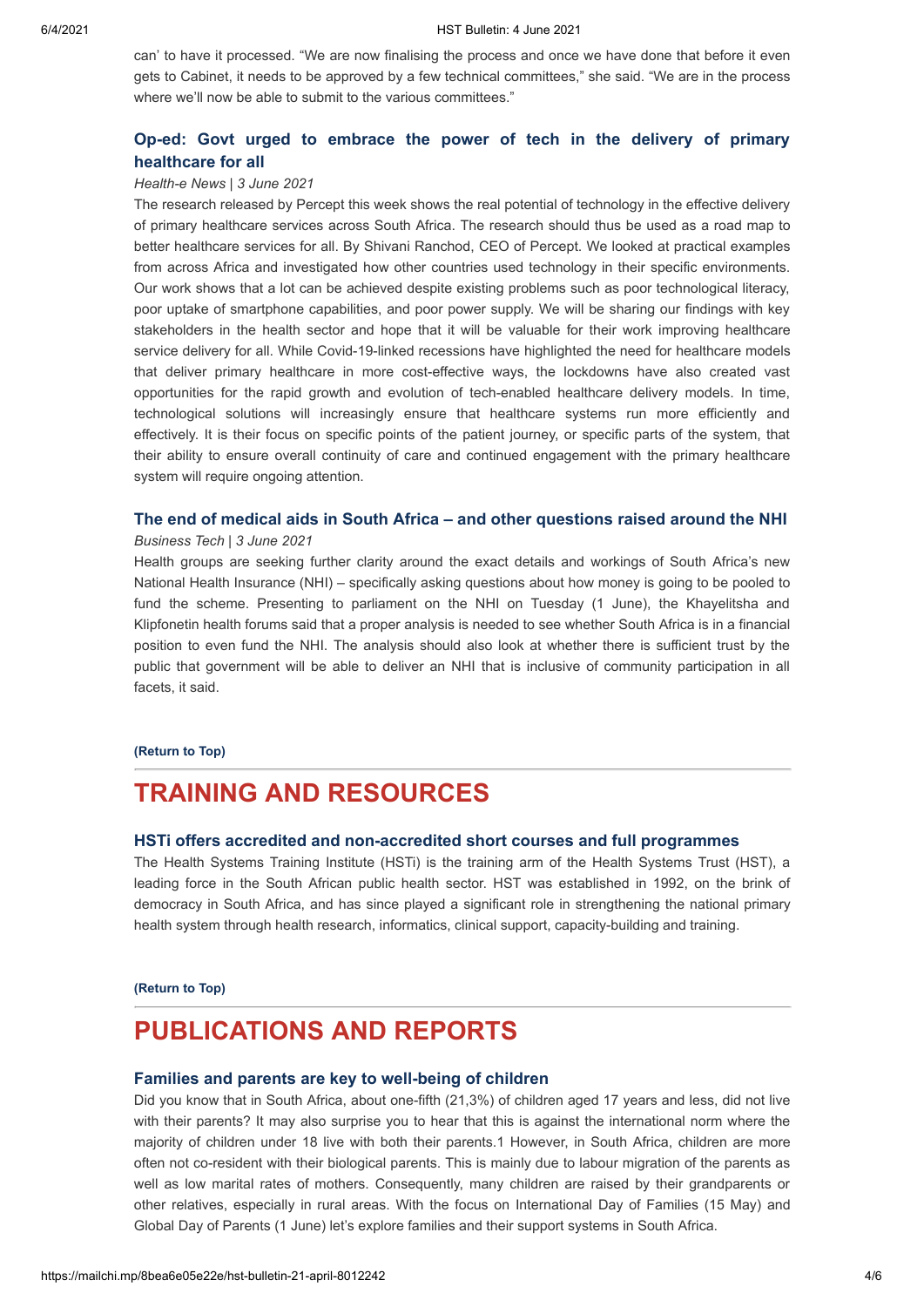# **[COVID-19 lessons with Lunga: Our COVID-19 hero gets full marks for sharing key](https://www.nicd.ac.za/diseases-a-z-index/covid-19/covid-19-resources-for-children/) school safety tips**

Meet our COVID-19 hero, Lunga, an unassuming COVID-19 savvy character with the sole purpose of educating 7 to 9-year old children about COVID-19 prevention at school. Through the COVID-19 Lessons with Lunga campaign, our young hero delivers key messages through educational posters, stimulating activity sheets and a series of visually appealing animated videos. The objective is that youngsters will understand that heroes do not always fly overhead or shoot spider webs from their wrists. True heroes can be found anywhere, it could be the person standing behind them in the queue, sitting next to them in the taxi, or it can be the reflection they see in the mirror. The message to little ones is simple, be like Lunga and be a COVID-19 hero.

**[\(Return to Top\)](#page-0-1)**

# <span id="page-4-0"></span>**CONFERENCES AND EVENTS**

# **[International Conference on Applied Informatics for Health, Medical and Life](https://waset.org/applied-informatics-for-health-medical-and-life-sciences-conference-in-june-2021-in-san-francisco) Sciences (Digital)**

International Conference on Applied Informatics for Health, Medical and Life Sciences aims to bring together leading academic scientists, researchers and research scholars to exchange and share their experiences and research results on all aspects of Applied Informatics for Health, Medical and Life Sciences. It also provides a premier interdisciplinary platform for researchers, practitioners and educators to present and discuss the most recent innovations, trends, and concerns as well as practical challenges encountered and solutions adopted in the fields of Applied Informatics for Health, Medical and Life Sciences.

When: 7 – 8 June 2021

#### **[International Conference on Public Health and Disease Prevention \(Digital\)](https://waset.org/public-health-and-disease-prevention-conference-in-june-2021-in-copenhagen)**

International Conference on Public Health and Disease Prevention aims to bring together leading academic scientists, researchers and research scholars to exchange and share their experiences and research results on all aspects of Public Health and Disease Prevention. It also provides a premier interdisciplinary platform for researchers, practitioners and educators to present and discuss the most recent innovations, trends, and concerns as well as practical challenges encountered and solutions adopted in the fields of Public Health and Disease Prevention. When: 10 – 11 June 2021

**[\(Return to Top\)](#page-0-1)**

# <span id="page-4-1"></span>**JOB OPPORTUNITIES**

**[VARIOUS VACANCIES – Department of Health](http://www.health.gov.za/vacancies/)**

**[\(Return to Top\)](#page-0-1)**



*Copyright © 2019 HEALTH SYSTEMS TRUST, All rights reserved.*

**Our mailing address is:** hst@hst.org.za